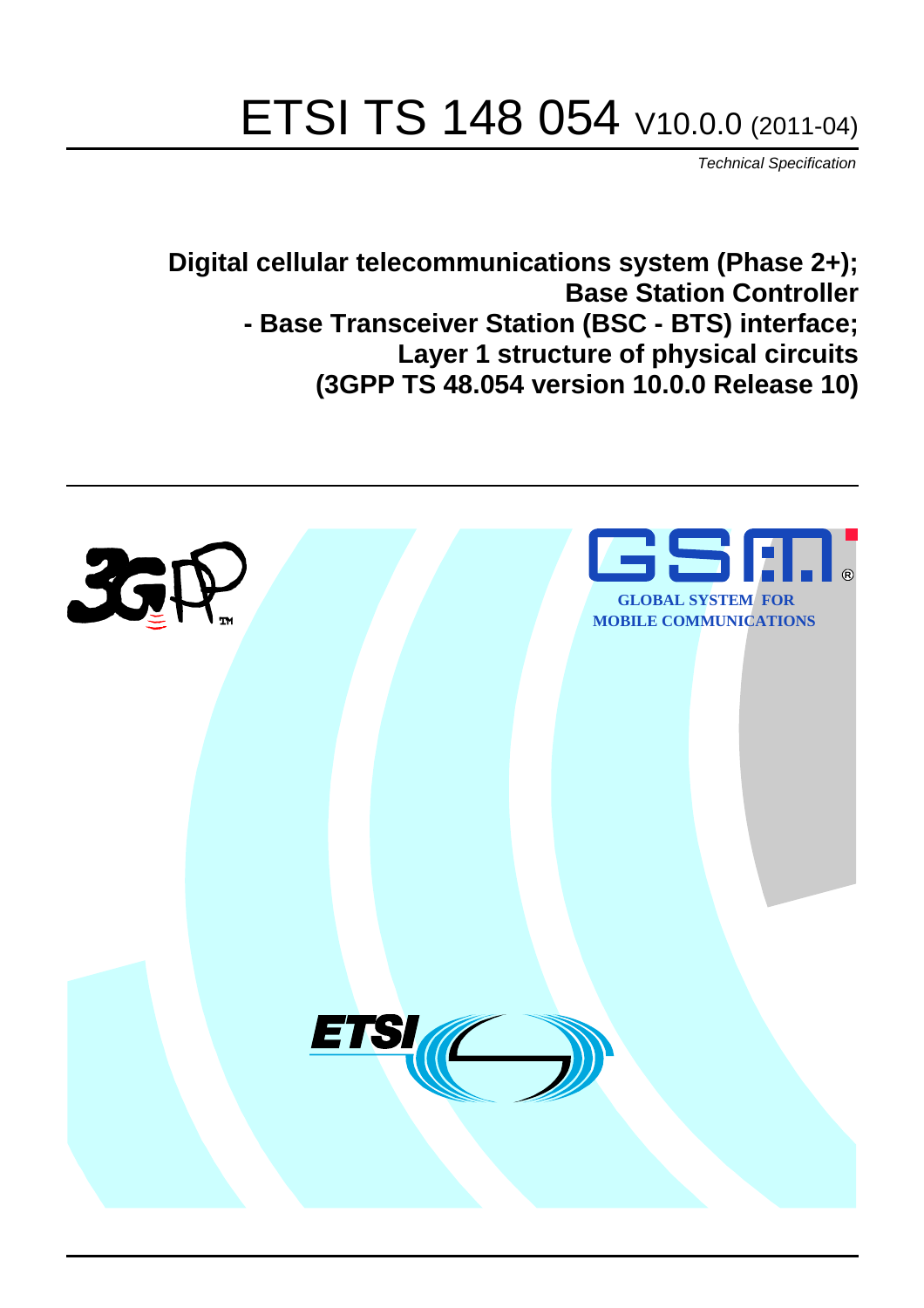Reference RTS/TSGG-0248054va00

> Keywords GSM

#### *ETSI*

#### 650 Route des Lucioles F-06921 Sophia Antipolis Cedex - FRANCE

Tel.: +33 4 92 94 42 00 Fax: +33 4 93 65 47 16

Siret N° 348 623 562 00017 - NAF 742 C Association à but non lucratif enregistrée à la Sous-Préfecture de Grasse (06) N° 7803/88

#### *Important notice*

Individual copies of the present document can be downloaded from: [http://www.etsi.org](http://www.etsi.org/)

The present document may be made available in more than one electronic version or in print. In any case of existing or perceived difference in contents between such versions, the reference version is the Portable Document Format (PDF). In case of dispute, the reference shall be the printing on ETSI printers of the PDF version kept on a specific network drive within ETSI Secretariat.

Users of the present document should be aware that the document may be subject to revision or change of status. Information on the current status of this and other ETSI documents is available at <http://portal.etsi.org/tb/status/status.asp>

If you find errors in the present document, please send your comment to one of the following services: [http://portal.etsi.org/chaircor/ETSI\\_support.asp](http://portal.etsi.org/chaircor/ETSI_support.asp)

#### *Copyright Notification*

No part may be reproduced except as authorized by written permission. The copyright and the foregoing restriction extend to reproduction in all media.

> © European Telecommunications Standards Institute 2011. All rights reserved.

**DECT**TM, **PLUGTESTS**TM, **UMTS**TM, **TIPHON**TM, the TIPHON logo and the ETSI logo are Trade Marks of ETSI registered for the benefit of its Members.

**3GPP**TM is a Trade Mark of ETSI registered for the benefit of its Members and of the 3GPP Organizational Partners. **LTE**™ is a Trade Mark of ETSI currently being registered

for the benefit of its Members and of the 3GPP Organizational Partners.

**GSM**® and the GSM logo are Trade Marks registered and owned by the GSM Association.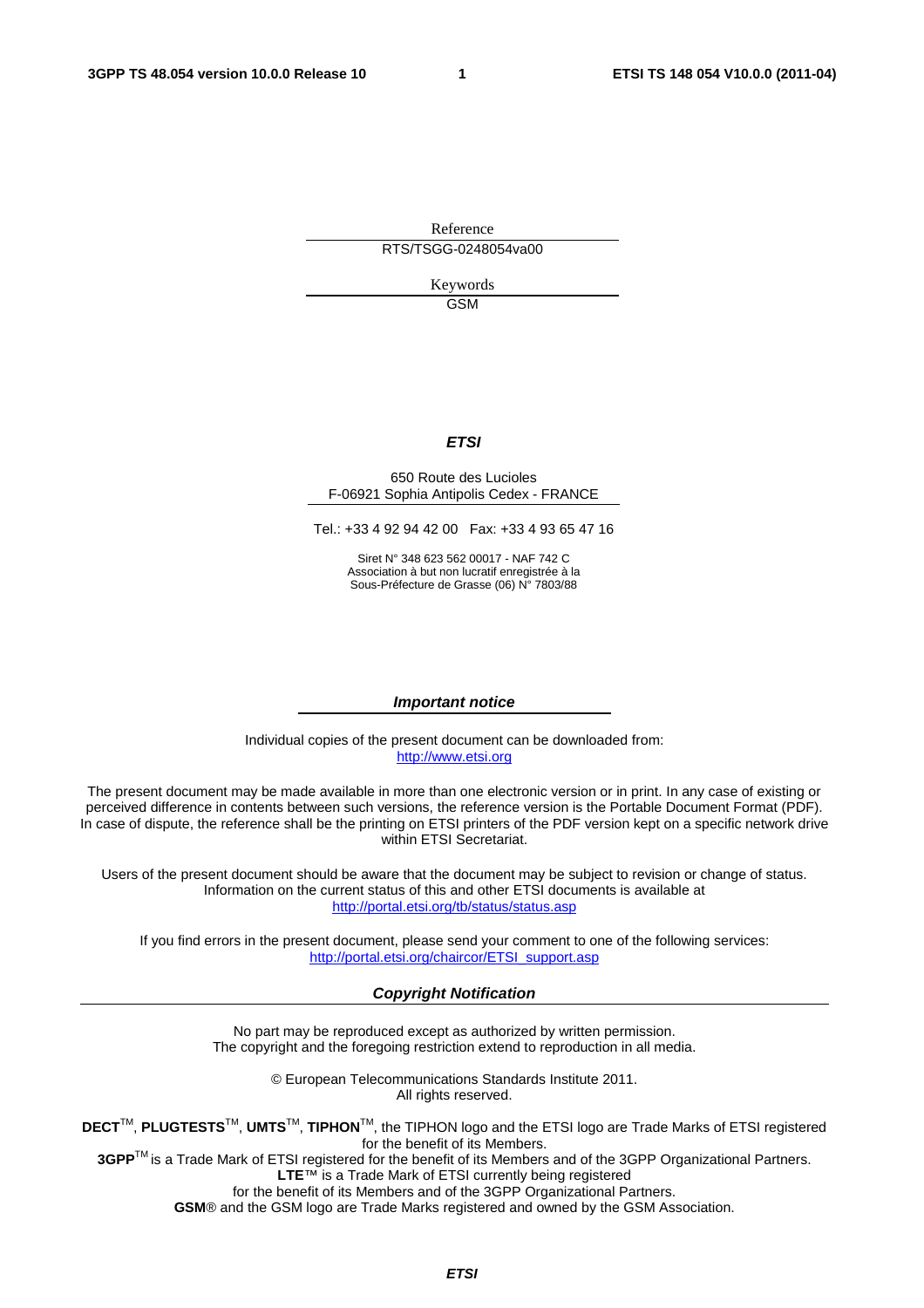### Intellectual Property Rights

IPRs essential or potentially essential to the present document may have been declared to ETSI. The information pertaining to these essential IPRs, if any, is publicly available for **ETSI members and non-members**, and can be found in ETSI SR 000 314: *"Intellectual Property Rights (IPRs); Essential, or potentially Essential, IPRs notified to ETSI in respect of ETSI standards"*, which is available from the ETSI Secretariat. Latest updates are available on the ETSI Web server ([http://webapp.etsi.org/IPR/home.asp\)](http://webapp.etsi.org/IPR/home.asp).

Pursuant to the ETSI IPR Policy, no investigation, including IPR searches, has been carried out by ETSI. No guarantee can be given as to the existence of other IPRs not referenced in ETSI SR 000 314 (or the updates on the ETSI Web server) which are, or may be, or may become, essential to the present document.

#### Foreword

This Technical Specification (TS) has been produced by ETSI 3rd Generation Partnership Project (3GPP).

The present document may refer to technical specifications or reports using their 3GPP identities, UMTS identities or GSM identities. These should be interpreted as being references to the corresponding ETSI deliverables.

The cross reference between GSM, UMTS, 3GPP and ETSI identities can be found under [http://webapp.etsi.org/key/queryform.asp.](http://webapp.etsi.org/key/queryform.asp)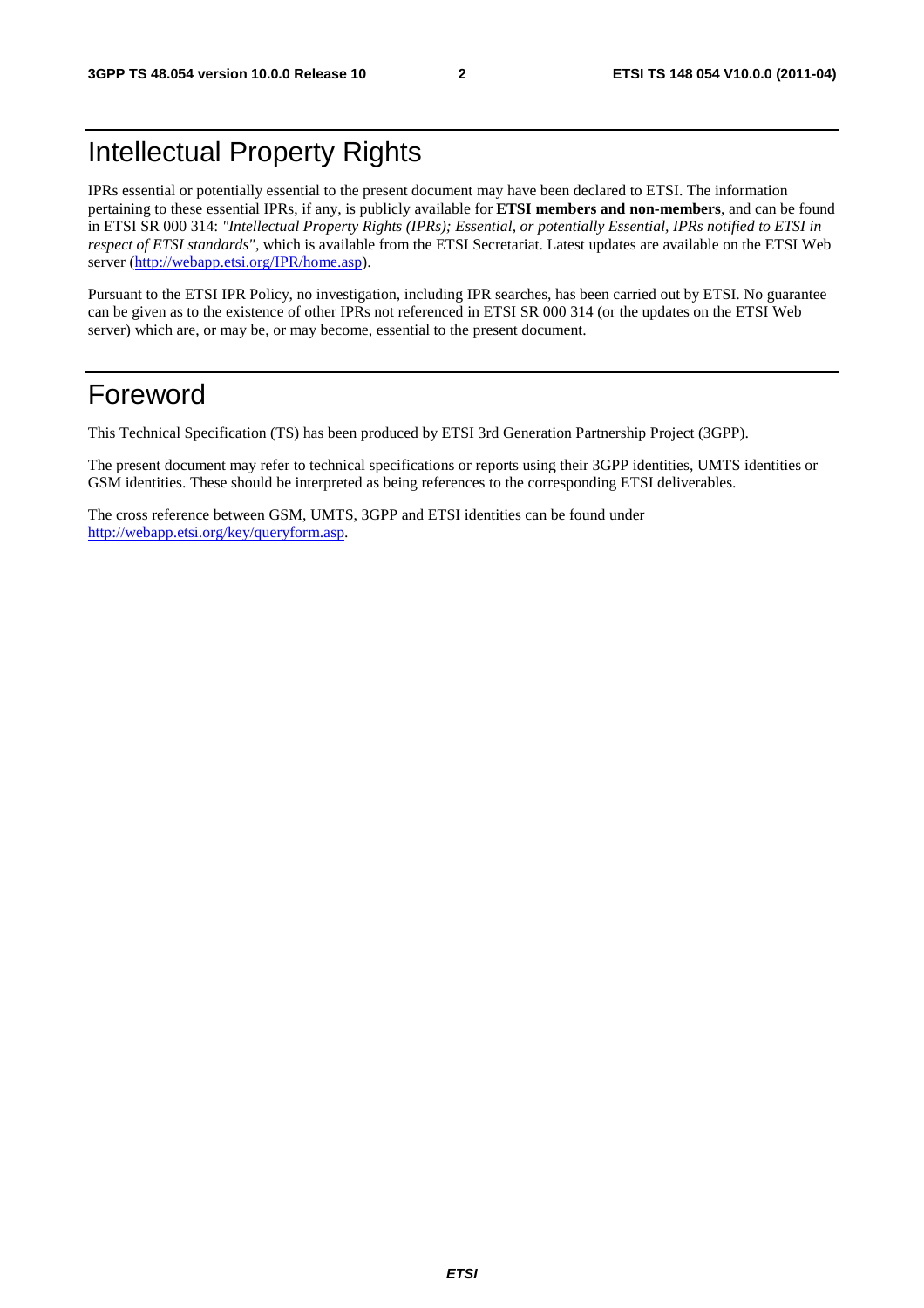## Contents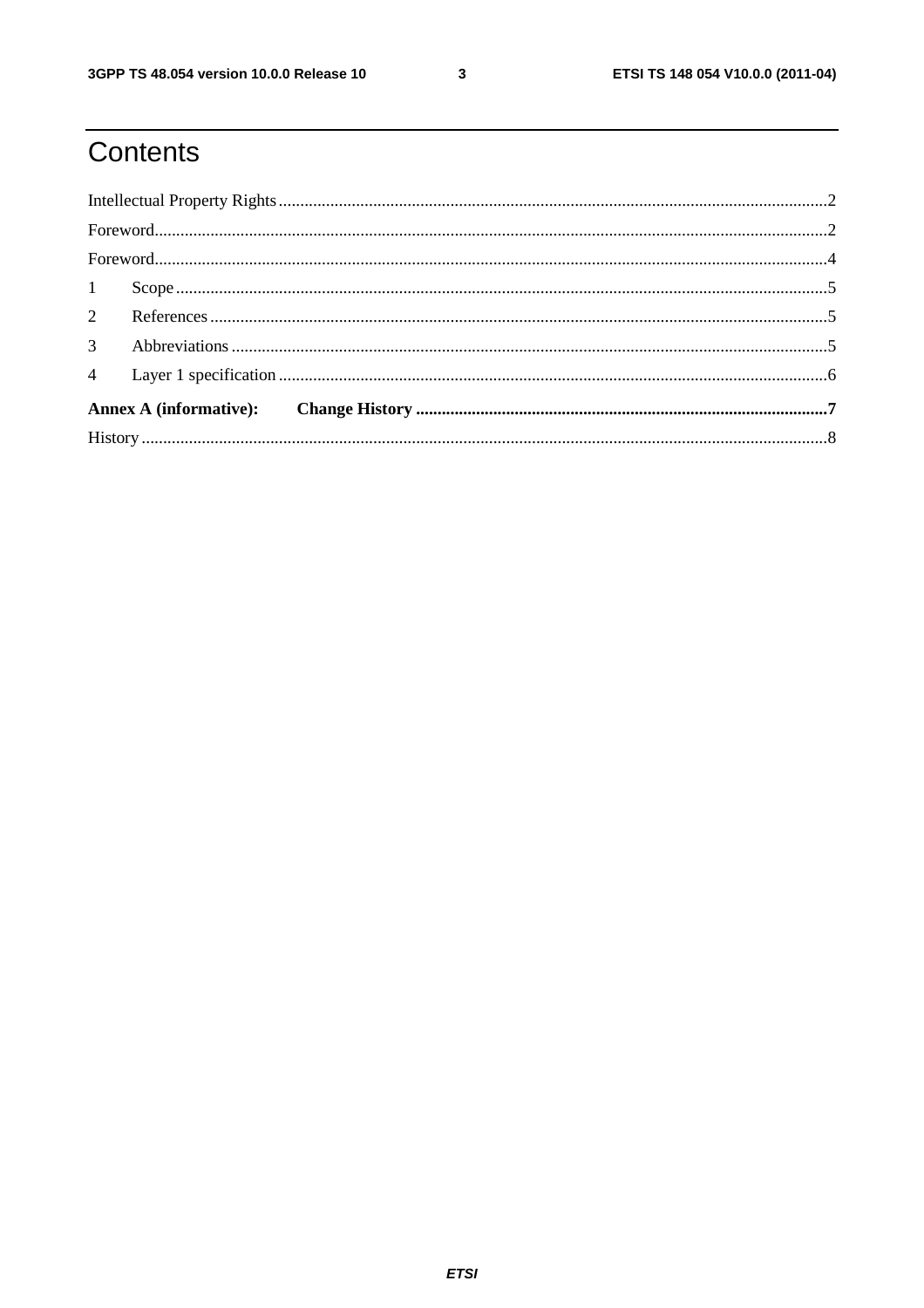#### Foreword

This Technical Specification has been produced by the 3<sup>rd</sup> Generation Partnership Project (3GPP).

The contents of the present document are subject to continuing work within the TSG and may change following formal TSG approval. Should the TSG modify the contents of the present document, it will be re-released by the TSG with an identifying change of release date and an increase in version number as follows:

Version x.y.z

where:

- x the first digit:
	- 1 presented to TSG for information;
	- 2 presented to TSG for approval;
	- 3 or greater indicates TSG approved document under change control.
- y the second digit is incremented for all changes of substance, i.e. technical enhancements, corrections, updates, etc.
- z the third digit is incremented when editorial only changes have been incorporated in the document.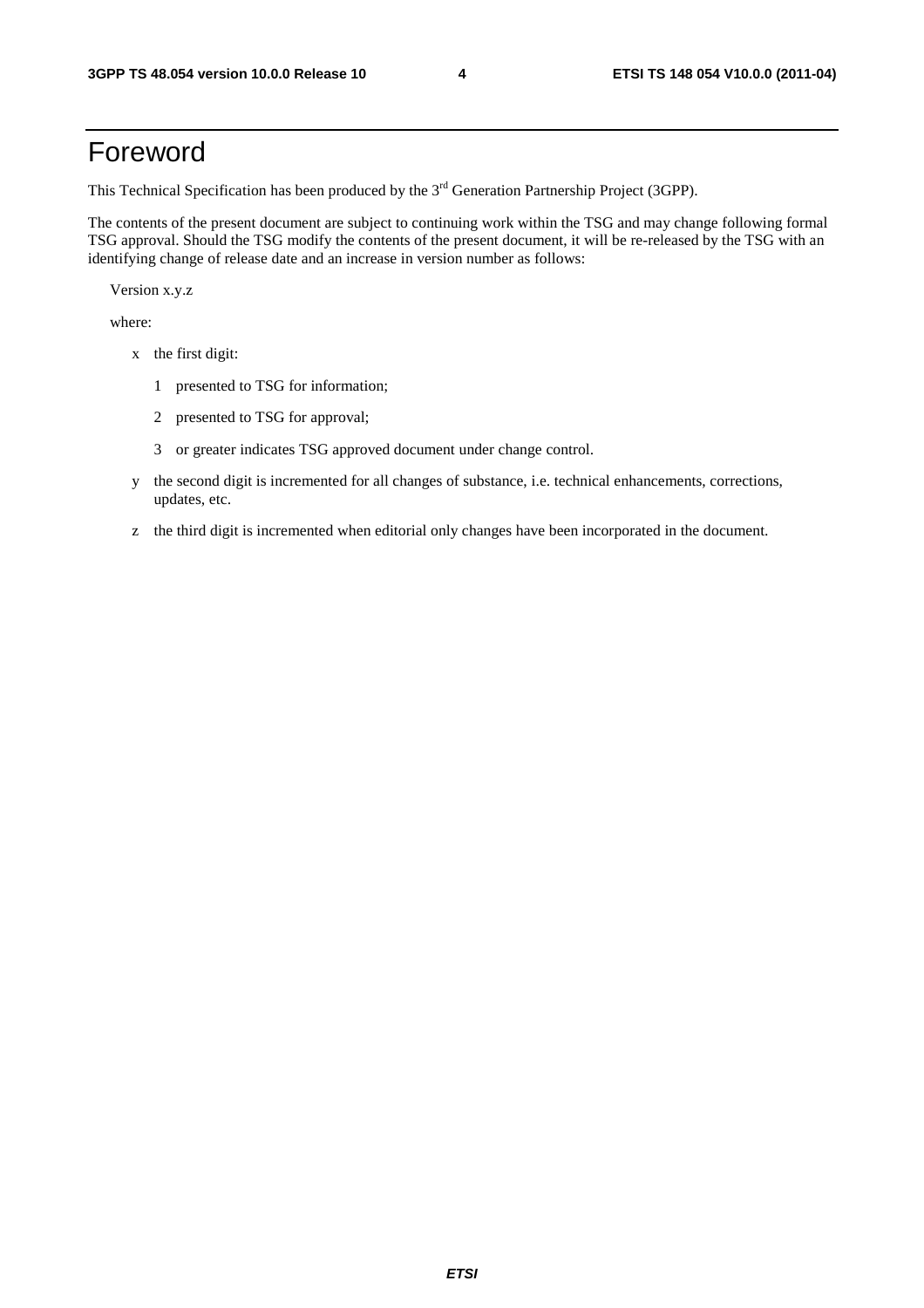#### 1 Scope

The use and general aspects of the A-bis interface are given in 3GPP TS 48.051.

The present document defines the structure of the physical layer (layer 1) of the BSC - BTS/TRX interface for supporting traffic channels and control channels. Use of the physical layer for supporting link protocol is covered in 3GPP TS 48.056.

The physical layer is the lowest layer in the OSI Reference Model and it supports all functions required for transmission of bit streams on the physical medium.

### 2 References

The following documents contain provisions which, through reference in this text, constitute provisions of the present document.

- References are either specific (identified by date of publication, edition number, version number, etc.) or non-specific.
- For a specific reference, subsequent revisions do not apply.
- For a non-specific reference, the latest version applies. In the case of a reference to a 3GPP document (including a GSM document), a non-specific reference implicitly refers to the latest version of that document *in the same Release as the present document*.
- [1] 3GPP TR 21.905: "Vocabulary for 3GPP Specifications".
- [2] 3GPP TS 48.020: "Rate adaption on the Base Station System Mobile-services Switching Centre (BSS - MSC) interface".
- [3] 3GPP TS 48.051: "Base Station Controller Base Transceiver Station (BSC BTS) interface; General aspects".
- [4] 3GPP TS 48.056: "Base Station Controller Base Transceiver Station (BSC BTS) interface; Layer 2 specification".".
- [5] 3GPP TS 48.060: "In-band control of remote transcoders and rate adaptors for full rate traffic channels".
- [6] 3GPP TS 48.061: "In-band control of remote transcoders and rate adaptors for half rate traffic channels".
- [7] ITU-T Recommendation G.703: "Physical/electrical characteristics of hierarchical digital interfaces".
- [8] ITU-T Recommendation G.705: "Characteristics of plesiochronous digital hierarchy (PDH) equipment functional blocks".
- [9] ITU-T Recommendation G.711: "Pulse Code Modulation (PCM) of voice frequencies".
- [10] ITU-T Recommendation G.732: "Characteristics of primary PCM multiplex equipment operating at 2 048 kbit/s".
- [11] ITU-T Recommendation I.460: "Multiplexing, rate adaption and support of existing interfaces".

#### 3 Abbreviations

For the purposes of the present document, the abbreviations given in 3GPP TR 21.905 apply.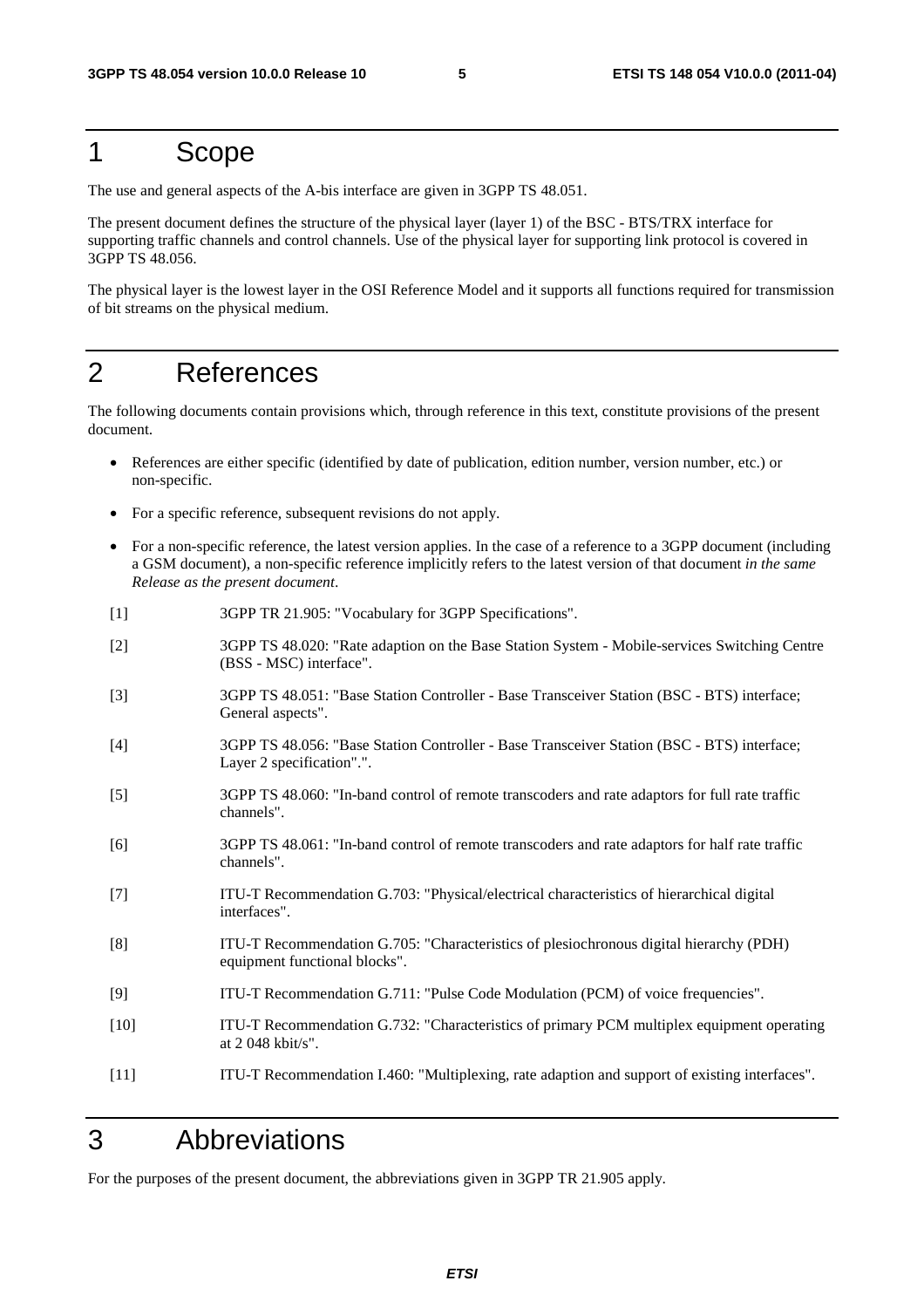### 4 Layer 1 specification

All the ITU-T recommendations referred to are Blue Book.

Layer 1 shall utilize digital transmission at a rate of 2048 kbit/s with a frame structure of 32 x 64 kbit/s time slots, as specified in ITU-T Recommendation G.705 clause 3 or at a rate of 64 kbit/s.

The physical/electrical characteristics are defined in ITU-T Recommendation G.703.

Synchronization at the BTS/TRX for the transmitted bit stream toward the BSC shall be derived from the received bit stream from the BSC.

For transmission rate at 64 kbit/sec it shall be an interface as defined in ITU-T Recommendation G.703.

For transmission rate at 2 048 kbit/s the functional characteristics are defined in ITU-T Recommendation G.732 clauses 2 and 3, and fault conditions should be treated in accordance with ITU-T Recommendation G.732 clause 4.

The idle pattern must be transmitted on every timeslot that is not assigned to a channel, and to every timeslot of a channel that is not allocated to a call. The idle pattern shall be 01010100 for a 64 kbit/s channel and the 2-bit pattern 01 for 16 kbit/s channels. For 8 kbit/s channels, the idle pattern shall be consecutive ones or zeros according to the corresponding idle pattern bit of a 16 kbit/s channel.

If transcoders are located in BTS speech encoding shall be the A-law as defined in ITU-T Recommendation G.711.

If speech transcoders are located in the BSC the speech, data and signalling channels will utilize transmission rates of 8 kbit/s, 16 kbit/s or 64 kbit/s according to 3GPP TS 48.060 and 3GPP TS 48.061. They shall be rate adapted or multiplexed according to ITU-T Recommendation I.460 with fixed format, to fit into the physical interface.

Data encoding is covered in 3GPP TS 48.020.

In the case of a 2 048 kbit/sec circuit, multidrop solutions should be possible. Dynamic sharing of terrestrial 64 kbit/sec channels between BTS:s on a per-call basis must not be used.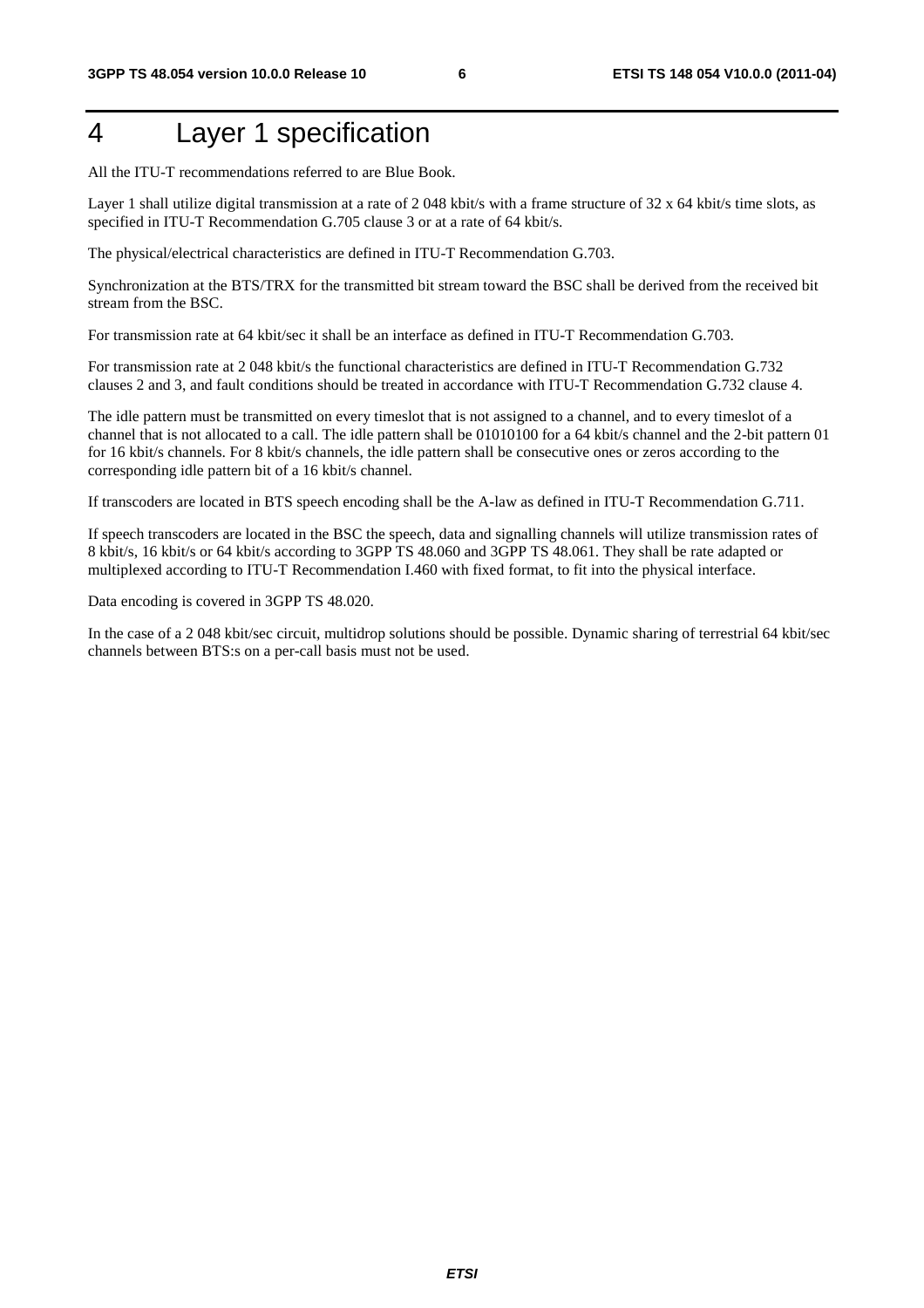### Annex A (informative): Change History

| TSG #                  | <b>TSG Doc.</b> | <b>CR Revi</b> | <b>Subject/Comment</b>                             | <b>New</b> |
|------------------------|-----------------|----------------|----------------------------------------------------|------------|
| March<br>$201^{\circ}$ |                 |                | Rel-<br>created based on v9.0.0<br>, version<br>ாட | 10.0.      |